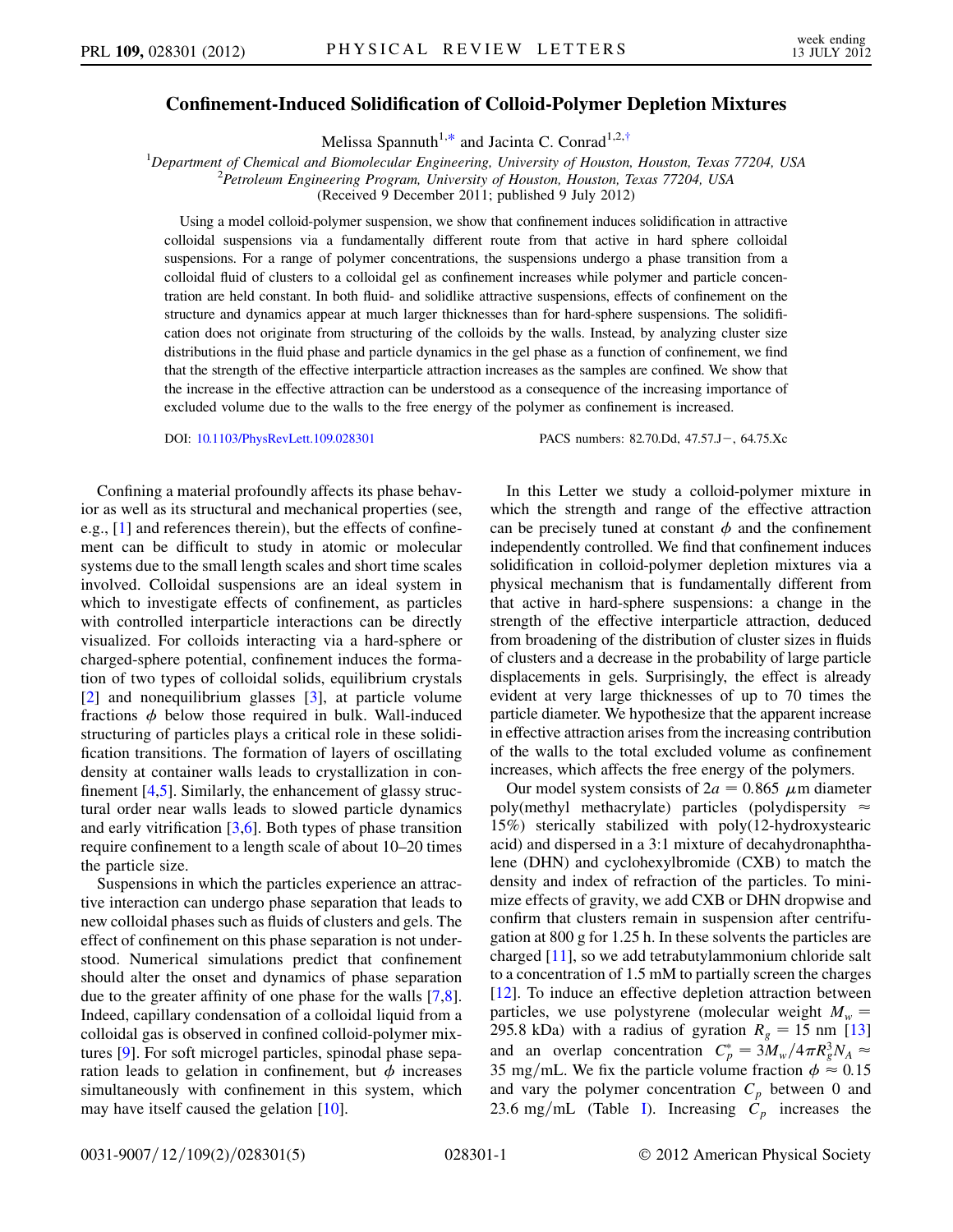<span id="page-1-0"></span>TABLE I. Volume fraction and polymer concentration of samples.

| Sample                                                    |  | $\sim$ 3 |                                           |  |  |
|-----------------------------------------------------------|--|----------|-------------------------------------------|--|--|
| $\phi$<br>$C_p$ [mg/mL] 0.0 10.4 12.9 15.5 17.7 20.7 23.6 |  |          | 0.147 0.148 0.147 0.153 0.149 0.148 0.151 |  |  |

strength of attraction between the particles while maintaining a constant range of attraction  $\xi = R_a/a \approx 0.035$ .

Samples flow by capillary suction into wedge-shaped glass chambers with nearly parallel walls (opening angle  $\leq 0.5^{\circ}$ ). Bulk rheology indicates that at the shear rates applied during loading, our samples behave as either Newtonian or shear-thinning fluids, suggesting that samples are fully homogenized. After filling, samples sit undisturbed for 30 minutes before observation by confocal fluorescence microscopy (Visitech VT-Infinity). We acquire three-dimensional image stacks at various positions along the wedge corresponding to different thicknesses h. We then use standard algorithms [[14](#page-4-15)] to locate all particles in three dimensions and track their motion in two dimensions at the midplane of the chamber  $(z = h/2)$ .

Confocal micrographs show that samples become increasingly solidlike with either increasing  $C_p$  at constant h or increasing confinement at constant  $C_p$  (e.g., Fig. [1](#page-1-1), center left column). We identify four different colloidal phases among the samples. Colloidal crystals are determined directly from confocal images and by their unique particle pair correlation function  $g(r)$ . Colloidal fluids are characterized by the absence of long-range order and the presence of a fluid peak in  $g(r)$  (Fig. [1](#page-1-1), bottom row, center columns), whereas  $g(r)$  for fluids of clusters exhibits a distinct cluster peak and clusters are visible in confocal images (Fig. [1,](#page-1-1) middle row, center columns). We define the colloidal gel via connectivity percolation: a gel contains a spanning cluster in three dimensions (Fig. [1](#page-1-1), top row, center columns). We obtain similar results using a dynamical metric based on the magnitude and slope of the mean squared displacement (MSD, Fig. [1](#page-1-1), right column) [\[15\]](#page-4-16).

The resulting phase diagram shown in Fig. [1](#page-1-1) demonstrates how confinement-induced solidification changes with the strength of the interparticle attraction. At low  $C_p$ , samples crystallize when confined below about  $16a - 35a$  $16a - 35a$ , as observed previously (e.g., [\[2](#page-4-3),16]). At high  $C_p$ , samples form a gel at all h as expected [\[17,](#page-4-18)[18\]](#page-4-19). Interestingly, at intermediate  $C_p$ , samples transform from fluids of clusters to gels ( $C_p = 15.5$  and 17.7 mg/mL) and in one case ( $C_p = 12.9$  mg/mL) from a crystal to a gel. We have independently confirmed that both  $\phi$  and  $C_p$ remain constant over the range of h observed, by respectively measuring particle density via Voronoi volumes and solvent viscosity via particle-tracking microrheology. Our measurement is therefore the first observation of confinement-induced gelation at constant  $\phi$  and  $C_p$ . In the remainder of this Letter, we show that this solidification arises from a new and unanticipated physical mechanism.

In confined systems wall-induced structuring plays an integral role in the phase behavior. In hard-sphere systems, structural changes induced by walls drive solidification of colloidal fluids into crystals, via layering [\[4](#page-4-5)[,5](#page-4-6)], or glasses, via glassy structural order [[3,](#page-4-4)[6\]](#page-4-7). Wall-induced layering also appears in phase-separating colloid-polymer mixtures that do not solidify [[7\]](#page-4-8). We therefore look for wall-induced layering in confined attractive suspensions. In fluid samples at low  $C_p$ , we indeed observe strong wall layering (Fig. [2](#page-2-0), left) that leads to crystallization in confinement. However, the number of layers decreases as more or larger clusters form in the fluids (Fig. [2](#page-2-0), center). Layers are not present in gels (Fig. [2,](#page-2-0) right), even at large h and high  $C_p$ . Several other structural measures, such as the average

<span id="page-1-1"></span>

FIG. 1 (color online). Polymer concentration versus confinement phase diagram (left) derived from confocal images (center left), particle pair correlation functions (center right), and mean squared displacements (MSD, right). Shapes and colors indicate the phase: crystal (yellow squares), fluid (red circles), fluid of clusters (purple triangles), and gel (blue diamonds). From top to bottom, the images and correlation functions show representative examples of a gel (sample 7 at  $h/2a = 8.7$ ), a fluid of clusters (sample 4 at  $h/2a = 17$ ), and a colloidal fluid (sample 1 at  $h/2a > 116$ ).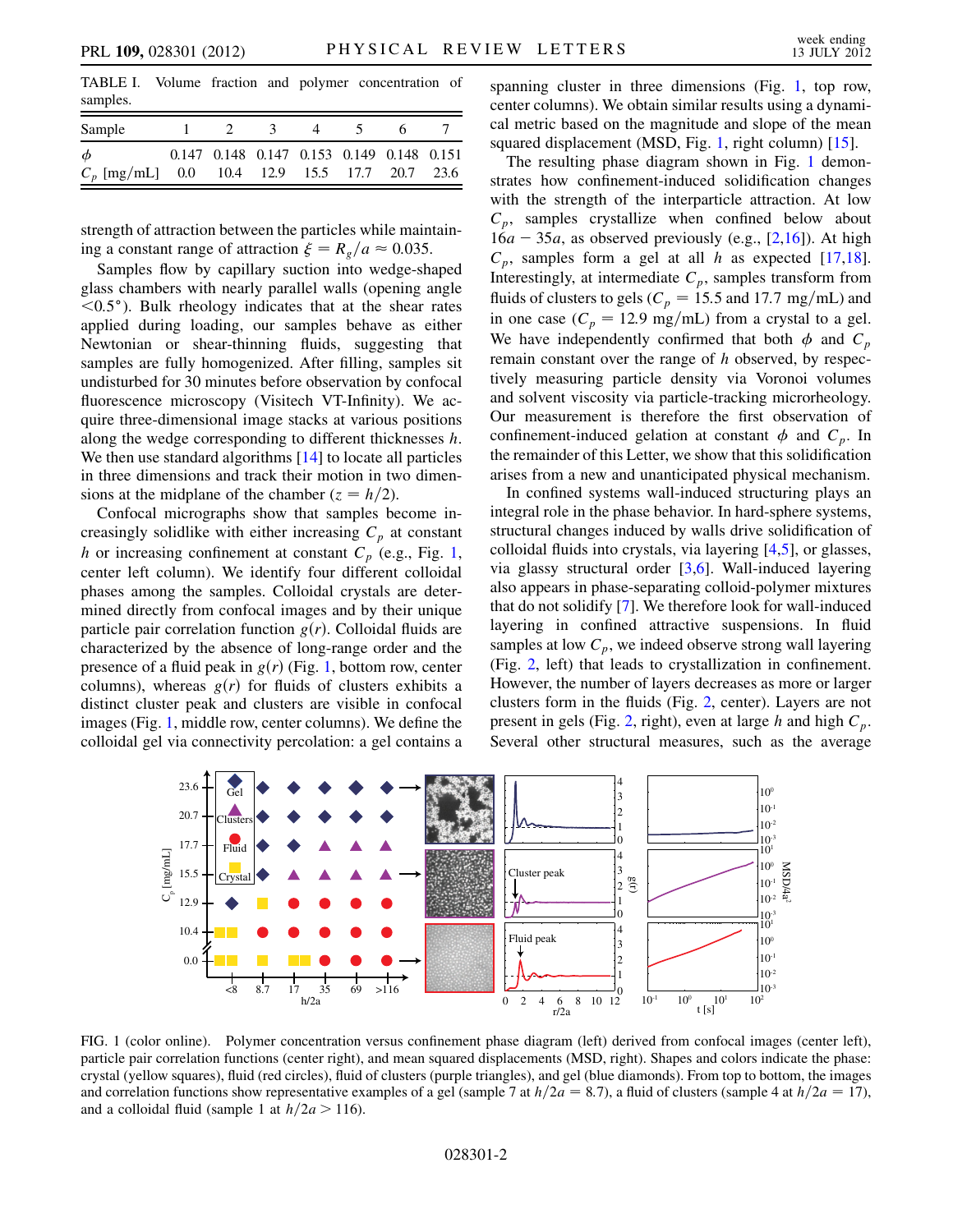<span id="page-2-0"></span>

FIG. 2 (color online). Typical particle number density profiles for the different phases: from left to right, fluid (sample 1 at  $h/2a > 116$ ), fluids of clusters (sample 4 at  $h/2a = 35$  and 17), and gel (sample 4 at  $h/2a = 8.7$ ). Only the region near the lower chamber wall is shown. The location of the first nonzero density is taken as  $z/2a = 0$ , which is approximately 0.43  $\mu$ m from the chamber wall because particles are located by their centers. Colors indicate the phase as in Fig. [1.](#page-1-1)

number of bonds per particle, the fraction of particles in clusters, the average cluster size, and the cluster number density do not show any significant variation across the chamber thickness, except in the gel phase where most measures increase towards the chamber midplane. Thus, in our system wall-induced layering is not responsible for solidification. Instead, by examining the cluster size distributions, we show that confinement increases the effective attraction between particles.

The connection between the size distribution of clusters in a colloidal fluid and the strength of attraction between particles was demonstrated by Lu et al. [\[18\]](#page-4-19). They showed that in colloidal fluids approaching gelation at constant  $\phi$ the cluster size distribution  $n(s)$  was determined solely by the reduced second virial coefficient  $B_2^* = (3/8a^3) \int_0^{\infty} [1$  $exp(-U(r)/k_BT)]r^2dr$ , where  $U(r)$  is the particle pair

<span id="page-2-1"></span>

FIG. 3 (color online). Cluster size distributions in a fluid of clusters (sample 4) as a function of confinement. Inset: fraction of particles participating in clusters for samples  $1(\bigcirc)$ ,  $2(\bigcirc)$ ,  $3(\diamond)$ ,  $4(\triangle)$ ,  $5(\triangledown)$ ,  $6(\diamond)$ , and  $7(+)$ . Colors indicate the phase as in Fig. [1](#page-1-1).

potential and  $k_BT$  is the thermal energy [[19](#page-4-20)]. Regardless of the form chosen for  $U(r)$ ,  $n(s)$  maintained the same shape as long as  $B_2^*$  was the same. Because  $n(s)$  corresponds one-to-one with  $B_2^*$  and  $B_2^*$  is an integral of  $U(r)$  for short-ranged potentials, changes in  $n(s)$  reflect changes in  $U(r)$ . Indeed, Lu *et al.* [[18](#page-4-19)] found that the broadening of  $n(s)$  with increasing  $C_p$  that they observed experimentally could be mapped uniquely to increasing values of  $B_2^*$ , from which  $U/k_BT$  could then be calculated (e.g., using the Asakura-Oosawa potential for the depletion interaction in colloid-polymer mixtures [[20](#page-4-21)]).

To investigate the influence of confinement on interparticle interactions, we therefore examine  $n(s)$  (Fig. [3](#page-2-1)). In fluids of clusters (samples 4 and 5), the cluster size distribution broadens with increasing confinement at constant  $C_p$  and tends towards a power law near gelation. According to the results of Lu *et al.* [[18](#page-4-19)], these changes in  $n(s)$  imply that the strength of attraction between particles increases in confinement. This increase is further supported by changes in  $g(r)$ , which is related to  $U(r)$ . With increasing confinement the heights of the cluster and fluid peaks increase and decrease respectively (Fig. [4](#page-2-2)), consistent with the changes seen for increasing strength of attraction. Simultaneously with the broadening of  $n(s)$ , the fraction of particles participating in clusters of any size increases (Fig. [3](#page-2-1) inset). At gelation, nearly all particles are trapped in clusters. This gradual increase in cluster participation is also consistent with an increase in the strength of the effective attraction between particles.

Unexpectedly, the change in the interaction is strong enough for the system to experience its effects for even

<span id="page-2-2"></span>

FIG. 4 (color online). Pair correlation functions in sample 4 at  $h/2a > 116$  and  $h/2a = 69, 35, 17,$  and 8.7 from top to bottom. Sample is a fluid of clusters at all h except  $h/2a = 8.7$ , which is a gel. Colors indicate the phase as in Fig. [1](#page-1-1).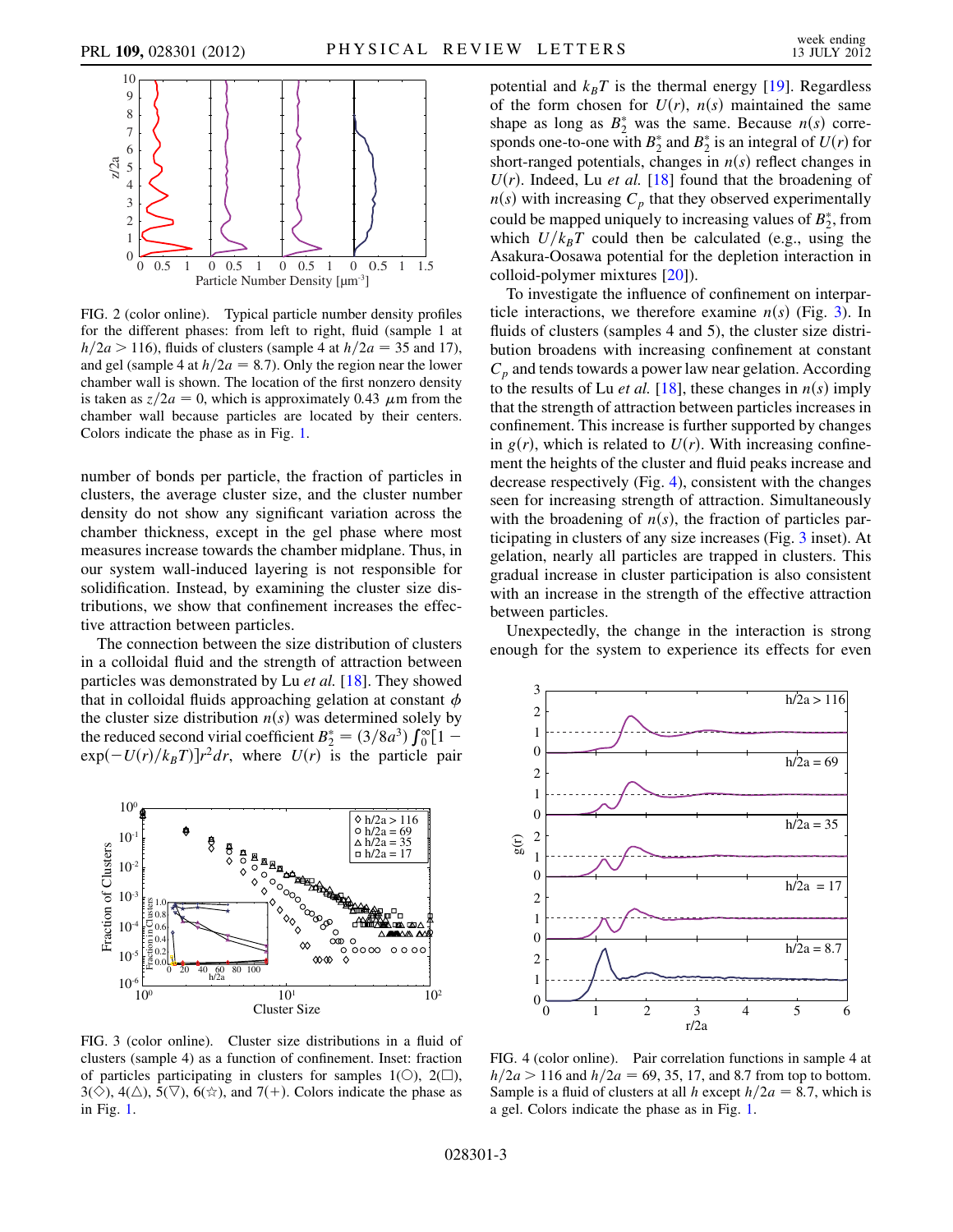modest confinement ( $h/2a = 69$ ). Typically, hard-sphere suspensions must be confined to  $h/2a \approx 10-20$  before wall effects are felt throughout the material, whereas here we see confinement effects at  $h/2a \approx 70$ . This observation further highlights that the mechanism for confinement-induced solidification in attractive suspensions is not simply driven by layering of the colloids at the walls, but by a much longer-ranged mechanism.

We also find evidence of increasing effective attraction strength in samples that are gels at all h (samples 6 and 7). For gels,  $n(s)$  does not vary with h, so we instead examine the particle dynamics. For the weaker gel in sample 6, the particle MSD slows and becomes more subdiffusive with decreasing h, similar to what we observe for fluids with clusters in samples 4 and 5 [Fig.  $5(a)$  inset]. For the stronger gel in sample 7, the MSD appears arrested for all  $h$  [Fig.  $5(b)$  inset], but we can still discern differences in dynamics through the self-part of the van Hove correlation function  $G_s(x, \tau) = (1/N)\sum_{i=1}^N \delta[x + x_i(0) - x_i(\tau)]$  [\[21\]](#page-4-22). This represents the probability of a displacement  $x$  occurring over a time  $\tau$ . We calculate  $G_s(x, \tau)$  at the chamber midplane (i.e.,  $z = h/2$ ) for  $\tau = 10$  s, which is approximately 10 times longer than the self-diffusion time of a free particle. In fluids both with and without clusters,  $G_s(x, \tau)$ has a Gaussian shape reflecting diffusion of free particles and clusters [Fig.  $5(a)$ ]. In gels,  $G<sub>s</sub>(x, \tau)$  acquires a sharp Gaussian peak around  $x = 0$  and broad exponential tails [Fig. [5\(b\)](#page-3-0)] reflecting two distinct types of particle dynamics: caged motion and sporadic large hops [[22](#page-4-23),[23](#page-4-24)]. As gels are confined, the exponential tails steepen indicating that large displacements become less probable [Fig. [5\(b\)\]](#page-3-0), consistent with the increasingly arrested dynamics expected for stronger attraction [\[15,](#page-4-16)[17\]](#page-4-18). Thus, even in samples that are gels in bulk, confinement alters the effective interparticle interactions and hence the material properties.

The results presented here demonstrate that confinement increases the strength of the effective interparticle attraction. We hypothesize that this increase results from



<span id="page-3-0"></span>FIG. 5 (color online). Self-part of the van Hove correlation function and (inset) mean squared displacement for samples 4 (a) and 7 (b) as a function of confinement  $(h/2a = 69$  [ $\odot$ ], 17  $[\Box]$ , and 8.7  $[\nabla]$ ). In (a), the sample is a fluid of clusters for  $h/2a = 69$  and 17, but a gel for  $h/2a = 8.7$ . In (b), the sample is a gel for all h.

changes in the volume available to the polymer in confinement. In colloid-polymer mixtures, the effective interparticle attraction arises from the decrease in free energy produced by the increase in volume available to the polymers when the excluded volumes around particles overlap. The free energy due to the polymers can be written as  $F =$  $F_{\rm id} - Nk_BT \ln(V_A/V)$ , where  $F_{\rm id}$  is the contribution to the free energy treating the polymers as an ideal gas,  $N$  is the number of polymers,  $V_A$  is the volume accessible to the polymers, and  $V$  is the total volume. In a confined colloid-polymer system,  $V_A = V - V_p + V_o - V_w$ , where  $V_p$  is the particle excluded volume,  $V_p$  the overlap volume, and  $V_w$  the additional excluded volume at the chamber walls that by analogy to  $V_p$  is proportional to  $R_g$ . As confinement increases at constant  $\phi$  and  $C_p$ ,  $V_w/V$  increases while  $V_p/V$  remains constant; the only way to maximize  $V_A/V$  and hence minimize the free energy is to increase the overlap volume  $V_o/V$ . Thus, even modest confinement increases the number of particles in close contact, thereby increasing the effective attraction among the particles and resulting in the growth of clusters and eventually gelation. This argument suggests via Taylor series expansion of  $ln(V_A/V)$  that the  $C_p$  required for gelation scales as  $1/h$ , which is in qualitative agreement with our data. This effect is particularly long-ranged because the free energy depends logarithmically on the ratio  $V_A/V$ , so even small changes to this ratio (e.g., at  $h/2a = 69$ ,  $V_w/V \sim$  $R_g/69a \approx 5 \times 10^{-4}$ ) can produce large changes in the free energy and effective attraction. The height at which we detect changes depends on the sensitivity of our cluster size measurement; techniques that can measure smaller changes in the interparticle potential may observe confinement-induced attractions at even larger thicknesses.

Particle aggregation is not the only route to increase the available volume and decrease the free energy. In our open system, where confined regions are connected to bulk regions, particles and polymers can migrate along the chamber and lower the free energy contributed by highly confined regions. Over long times this may lead to disintegration of the clusters and gels; indeed, preliminary experiments on the long-time evolution of our samples indicate that particle migration may occur in some cases. Determining when and to what extent this will occur requires considering the contribution of the particles to the total free energy of the system.

The confinement-induced structural and dynamic changes in model attractive suspensions demonstrated here are important to applications requiring attractive col-loidal suspensions to be spread into thin films [[24\]](#page-4-25) or flow through constrained geometries [[25](#page-4-26)] and suggest novel routes for controlling structure formation in colloidal materials. Similar effects might be seen in other types of gels when confined, e.g., the networks of actin present in the lamellipodia that enable cell motion [\[26\]](#page-4-27). We expect the proposed physical mechanism to apply in any system